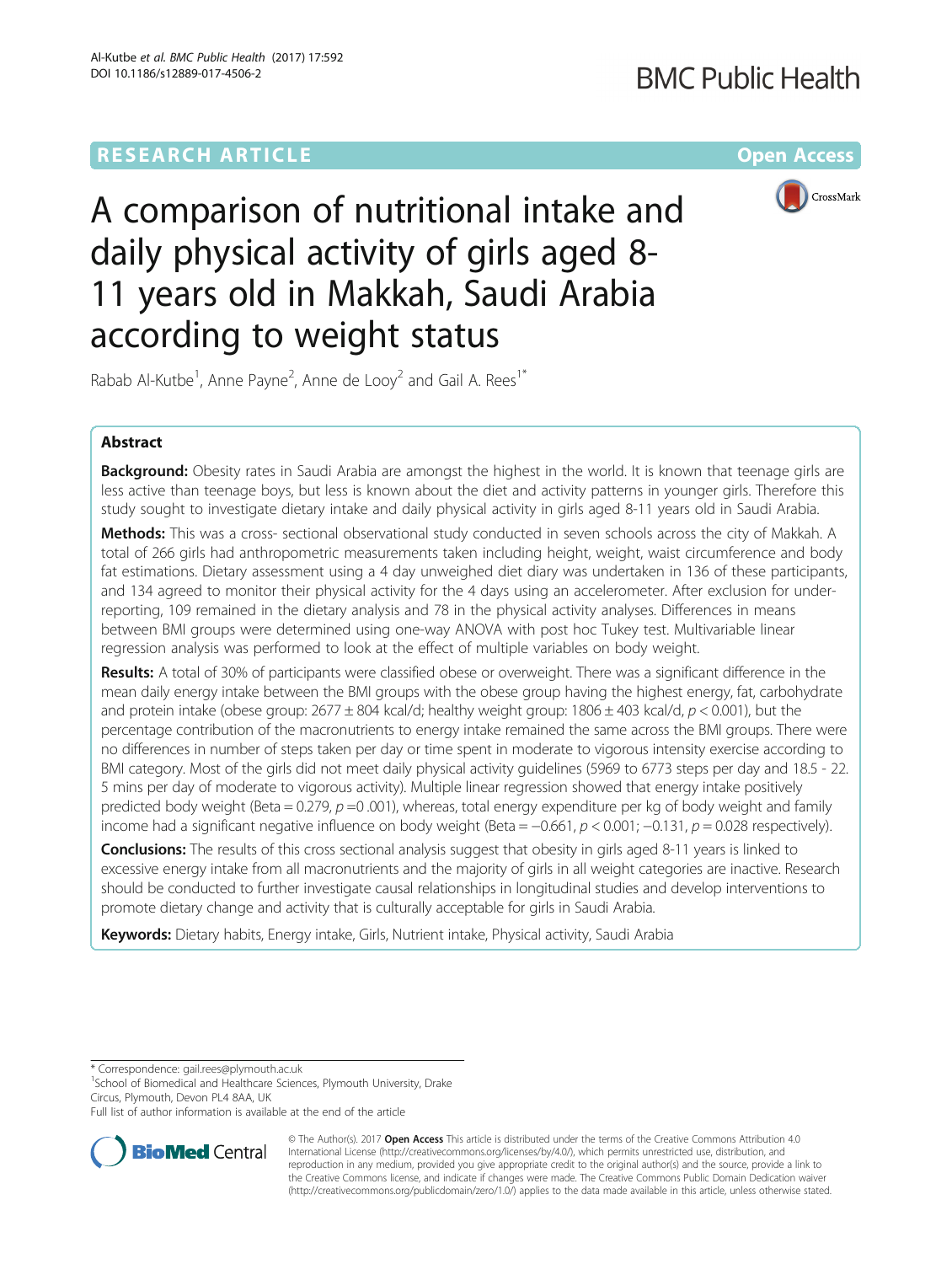# Background

Obesity has become a widespread public health concern in most developed nations and the prevalence of obesity varies by region and according to sociodemographic variables [\[1](#page-7-0)]. According to a recent systematic review [[2\]](#page-7-0), Saudi Arabia has the second highest rate of obesity among females in the Middle Eastern countries of the Gulf Cooperation Council at 38.4%, with Qatar at 45.3%. This is higher than female obesity rates in England (27%) and the USA (35.8%). Saudi Arabia has changed very rapidly since the 1960s. The country has developed economically, and with it has come profound social and lifestyle changes [[3\]](#page-7-0). For instance, economic transitions facilitate access to modern transportation, western imports as well as the availability of fast food [[3\]](#page-7-0). In 2002 El-Hazmi et al. [[4\]](#page-7-0) found higher rates of overweight (27.6%) and obesity (13.8%) in the eastern oil-field provinces and lower rates in the mountainous south-west (11.0% and 4.3% respectively), where lifestyles are more traditional.

The prevalence of overweight and obesity in children in Saudi Arabia has been estimated at 23.1% and 11.3% respectively [\[5](#page-7-0)]. Tackling obesity in children is important as it might reduce the risk of adulthood obesity [\[3](#page-7-0)]. Research has also shown that being overweight or obese in childhood is associated with mental and psychological health problems such as depression, anxiety and low self-esteem [[6\]](#page-7-0), and obesity adversely affects the physical health and development of the child. Increasing adiposity has been associated with higher inflammatory markers and with lower sex hormone binding globulin (SHBG) levels between the ages of 5 and 15 years [[7](#page-7-0)]. Lower SHBG levels anticipated earlier puberty. In particular, excess body fat contributes to altered levels of sex hormones, and this, in turn, seems to be a major contributor to the earlier onset of puberty, especially in girls [\[7](#page-7-0)]. Therefore, preventing obesity in pre-adolescents will benefit the child's health now and in the future.

Several factors have been identified as contributing to the high incidence of obesity amongst Saudi children. As in many other countries worldwide, a general lack of physical activity, sedentary behavior from prolonged use of computers and screen-based devices, and watching television while simultaneously eating energy-dense snacks have been found to be common [[3, 8](#page-7-0)]. A previous study has suggested that 60% of children in Saudi Arabia do not participate in sufficient physical activity [[9\]](#page-7-0). A recent large-scale study in Saudi Arabia highlighted the problem of poor dietary habits and sedentary behaviour in teenagers aged 14-19 years [\[10](#page-7-0)]. By this age, children are making their own lifestyle choices and some girls will enter into marriage after the age of 16 years.

There is less information available about the dietary and exercise habits of younger children, particularly girls of differing weight status. There are cultural restrictions for girls and women that make exercise less accepted and the climate restricts outdoor activity. Excessive body mass has been shown to have many adverse consequences for all phases and aspects of reproduction such as complications for the birth and obesity negatively affects the mother's health during pregnancy [\[11](#page-7-0)]. Therefore it is particularly important to prevent obesity in girls prior to the adolescent period.

Previous studies have not undertaken anthropometric measurements and prospective assessment of activity and diet simultaneously in girls of this age group. Therefore, with particular attention to robust methods of measurement, this study sought to determine how nutritional intake, and amounts of physical exercise differed according to weight status in primary-school girls aged 8-11 years old in the city of Makkah in western Saudi Arabia.

# **Methods**

### Study sample

This was a cross-sectional school-based study. Seven girls' schools (3 public and 4 private) were nominated by the Makkah Education Department, different areas being selected so as to obtain a sample representative of the city's school population. Schools gave their consent for the research to take place and information and consent sheets were given to all 2nd, 3rd, 4th and 5th grade students (aged 8-11 years old). Parent and child gave written informed consent to participate in the study and children were allowed to withdraw themselves from the study any time. Approval was granted by the Faculty of Science and Technology Research Ethics Committee at Plymouth University and The School Health Affairs Committee in Saudi Arabia. Permission was also granted by the General Directorate of School Education in Makkah.

### Anthropometric and body-fat measurements

All measurements were conducted in the school laboratories by one researcher (January to May 2014). Using a portable stadiometer (Seca, UK), participants stood with bare feet and height was measured to the nearest 0.1 cm. Each participant's information (height, age and gender) were entered into the Tanita Body Composition Analyser (TBF-300 M/TBF-300MA, Birmingham, UK) to calculate BMI [weight (kg) / height  $(m)^2$ ] and bodyfat percentage. The BMI was plotted on the 2000 CDC growth reference curve to classify the children into obese (95 > centile), overweight (86-94 centile), normal weight (5-85 centile), and underweight (<5 centile). The CDC reference scale was considered valid for use with Saudi children as it had been validated against the WHO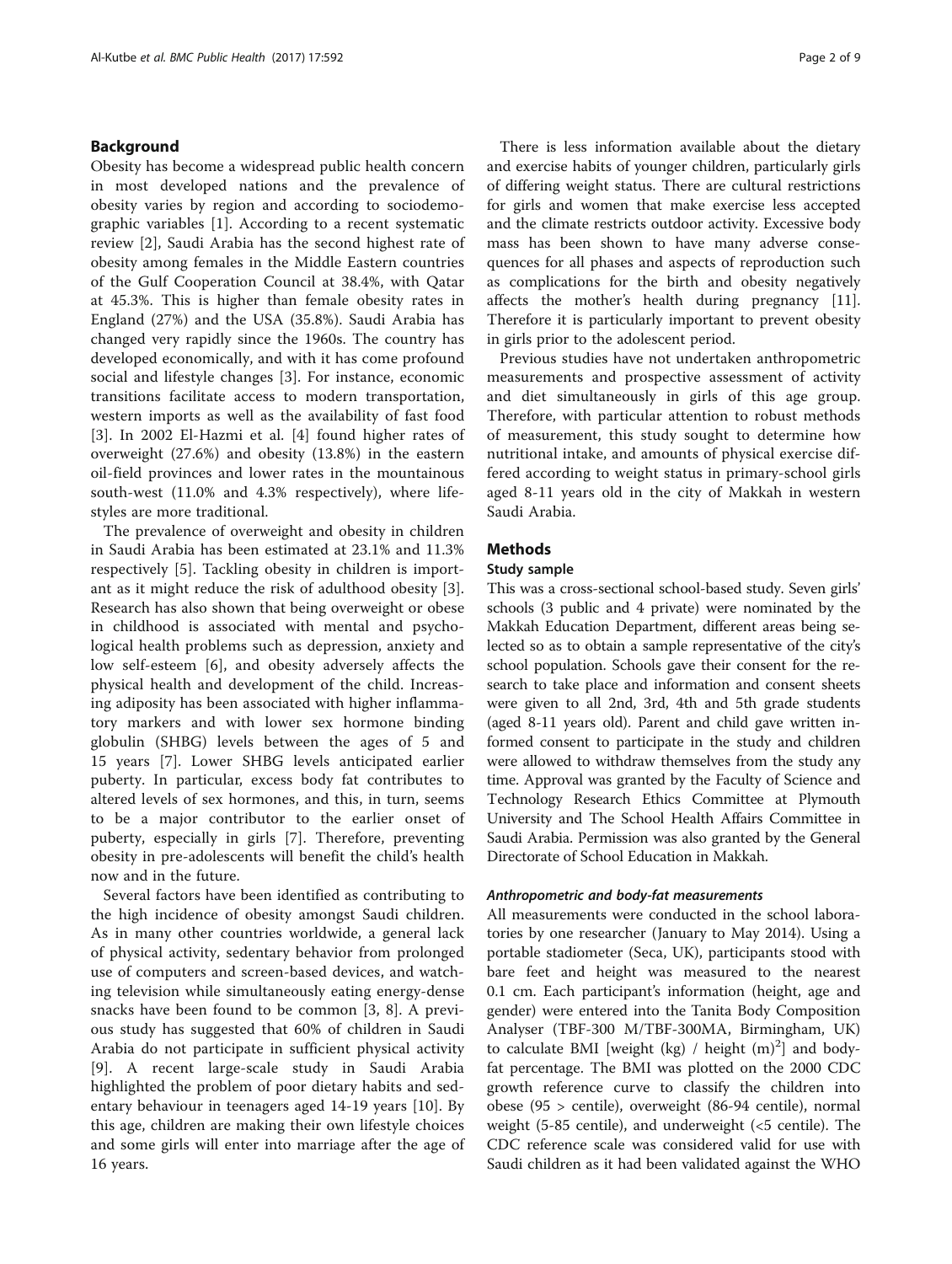growth reference curves [[12](#page-7-0)]. Waist circumference was measured to the nearest 0.1 cm by means of a nonstretch tape-measure positioned 4 cm above the umbilicus. All measurements were taken once by one trained nutritionist.

# Diet diaries

Diet diaries, developed by the WAKEUP Study Group Peninsula Medical School [\[13](#page-7-0)], were adapted for children's diets in Saudi Arabia and piloted on children of the study age-range. In response to pilot feedback, adjustments were made to include pictures for estimating portion sizes for some meals and drinks, and the diary was translated into Arabic. Girls were asked to complete their diaries for 4 days using standard household measurements. Participants logged their food intake over two school days and then on the 2 days of the weekend (excluding special occasions e.g. parties). Each student was interviewed daily during the week by the nutritionist to ensure that they had logged the details correctly. After the weekend they were interviewed again to review their diary entries. The diets were recorded with accompanying explanations of the quantity and then dietary data were analysed using Arabic food-composition tables' software (Arab Food Analysis Programme, 1st version, 2007).

### Physical activity methods

To record physical activity, accelerometers (WGT3X-BT Actigraph, Fort Walton, Florida) were worn for the 4 days that diet was recorded. These monitors have previously been assessed for their validity in another epidemiological study on children [\[14\]](#page-7-0). Each participant wore a belt to which the accelerometer was attached on the right site. These devices were removed only when the girl was washing or in bed; otherwise, they recorded the child's total level of activity and number of steps taken throughout the day. The intensities of physical activity were measured according to Evenson cut points [[15\]](#page-7-0). Data were excluded if there was less than 10 h per day wear time over 3 days [[15](#page-7-0), [16](#page-7-0)].

# Calculation of the total energy expenditure (TEE) via the METs

The METs rate was calculated using the Freedson et al. (2005) [[17\]](#page-7-0) equation obtained from the accelerometer data. The METs average was multiplied by the estimated BMR in order to estimate TEE.

### Identification of under-reporters of dietary intake

Participants who under-reported their diet were identified by applying the formula energy intake  $(EI) <$  basal metabolic rate (BMR)  $\times$ 1.2 which has been used by Schutz et al. [[18](#page-7-0)] to indicate a cut-off point. BMR was estimated using the Henry equations [\[19](#page-7-0)]. Therefore,

using the food diaries, a calculation was made for the average energy intake over 4 days, and if EI was  $<$  BMR  $\times$  1.2, the participant's food and nutrient intake data were excluded from the analysis.

### Data analysis

The data were coded and entered into SPSS analysis program (IBM SPSS Statistics version 20). The data are presented as means and standard deviations. Differences in means were determined using one-way ANOVA (for more than two groups with post hoc Tukey test). Pearson correlation coefficients were calculated for evaluating the relationships between the factors. Differences in age and anthropometric measures between those undertaking just the body composition measurements and those also participating in the dietary analysis were assessed using an independent T-test. A multiple linear regression was calculated to predict the body weight in the girls based on the daily energy intake, age, family income, number of steps/d and TEE per kg body weight. A level of significance of  $p \leq 0.05$  was used.

### Results

Four hundred and seven students were invited to participate, and of these 266 (65.3%) students agreed to be involved in the anthropometric measurements. A total of 109 of these participants completed the diet diary and 78 completed the physical activity components of the study (Fig. [1](#page-3-0)).

### Body composition

As shown in Table [1](#page-3-0), there were highly statistically significant differences in all elements of body composition between BMI groups. Unsurprisingly, obese subjects had significantly greater waist circumferences, with a maximum 104 cm, and there was an overall increase in WC across the BMI groups. A total of 30% of the study population was found to be overweight or obese.

There was a positive correlation between the height and waist circumference (Pearson's  $r = 0.487$ ,  $p < 0.001$ ); that is, WC increased with height. Similarly, body fat percentage and height were positively correlated (Pearson's  $r = 0.36$ ,  $p < 0.01$ ).

An independent T-test was carried out on the age, weight, height and waist circumference between those only undertaking the body composition measurements  $(n = 157)$  and those who also agreed to record their diet  $(n = 109)$ . There were no significant differences between the two groups in age (9.6 vs 9.5 years) and height (135.6 vs 133.8 cm). However, those girls who only took part in the anthropometric measures were significantly heavier (37.4 vs 32.4 kg,  $P < 0.002$ ) and had a larger mean waist circumference  $(67.9 \text{ vs } 62.7 \text{ cm}, P < 0.020)$ than those who also agreed to record their diet.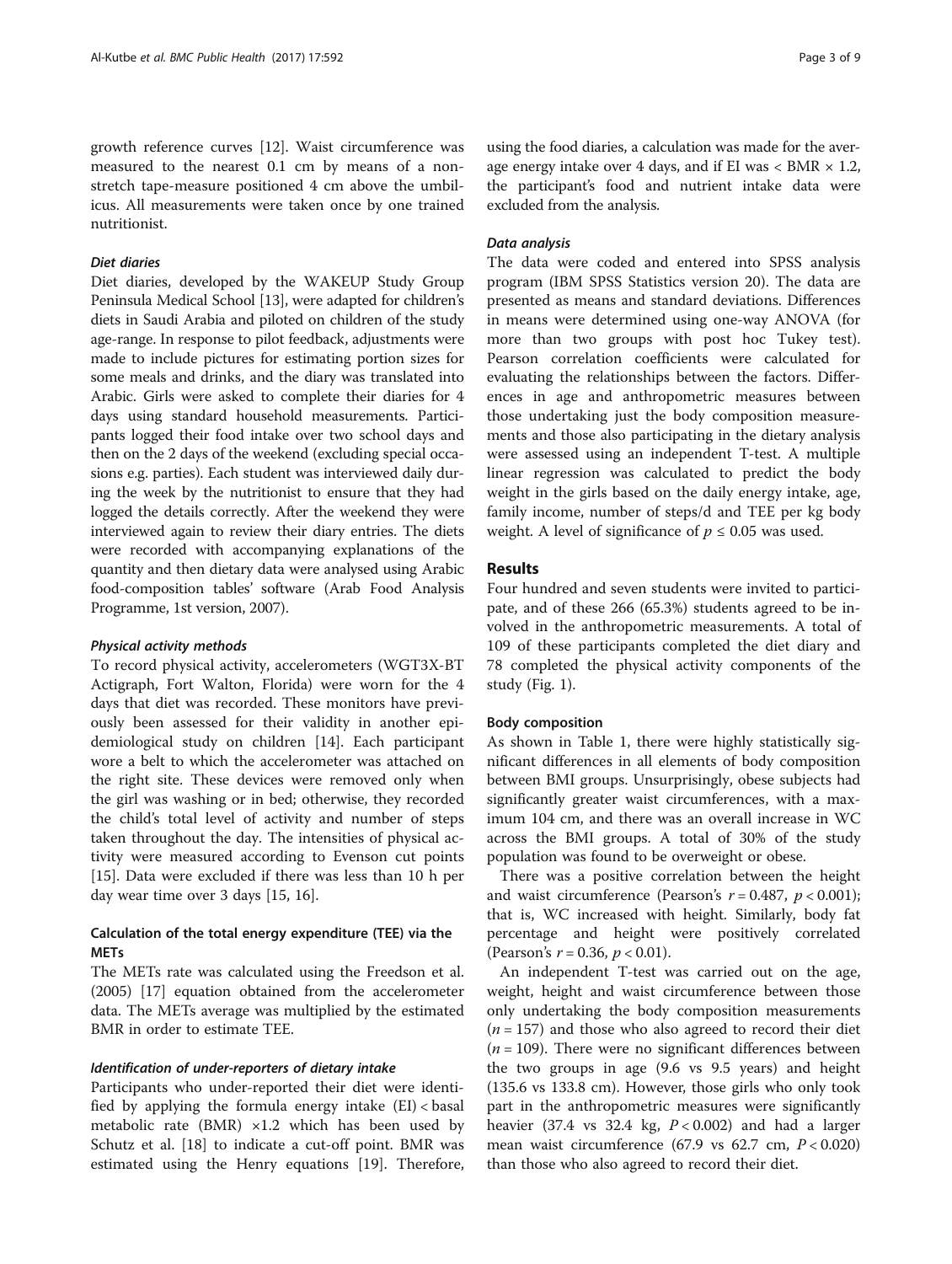<span id="page-3-0"></span>

# Dietary intake

The total number of subjects who completed the diet diary was 109, all with body-composition measurements completed. A total of 27 subjects were found to have EI lower than BMR ×1.2 and were excluded from the analysis (Fig. 1).

Table [2](#page-4-0) displays the nutrient intake according to BMI categories. It also shows the contribution of different food types to energy intake, and the daily consumption of fruit and vegetables. Average energy intake and other macronutrient intake increased gradually according to weight category (Table [2](#page-4-0)).

The healthy-weight group showed the highest average fruit intake whereas the underweight group reported the lowest, although the difference was not statistically significant. With regard to vegetable consumption, the highest intake was recorded by the overweight group, and the underweight group recording the lowest. As can be seen in Table [2](#page-4-0) there was a noticeable pattern in the consumption of sugary drinks, sweet, and savoury snacks, with the highest intake in the obese girls and the lowest in the underweight group.

The differences between the energy intake (EI) for each BMI group were calculated by comparing means using ANOVA and a post hoc (Tukey) test. There was a significant difference  $(p < 0.05)$  between all groups, except between the overweight and obese groups which showed no difference ( $p = 0.327$ ). There were no significant differences between the groups for the EI per kg of FFM, although there was a gradual increment across the BMI groups, but EI per kg BW was different between the groups (66 kcal/kg BW in underweight to 53 kcal/kg BW in obese group) (Table [2](#page-4-0)).

In order to assess the energy intake from different sources, a breakdown of nutrient and selected foods are shown in Table [3](#page-4-0). Energy provided by fat, protein and carbohydrate increased across the BMI groups, but once corrected for energy intake (% of total energy), there were no differences between groups. Likewise for savoury snacks and sugary drinks, overweight and obese groups consumed more than the healthy weight and underweight groups, but the percentage contribution to energy intake did not differ between the groups. The obese group obtained more than 6 % of their total daily energy intake from savoury snacks alone but this was not significantly different to the other groups.

Table 1 Body composition and anthropometric measurements in underweight (UW), healthy-weight (HW), overweight (OW), and obese (OB) girls.  $n = 266$ 

| Body composition         | UW                    | <b>HW</b>                | <b>OW</b>                   | <b>OB</b>                    |
|--------------------------|-----------------------|--------------------------|-----------------------------|------------------------------|
|                          | $N = 43$              | $N = 143$                | $N = 34$                    | $N = 46$                     |
| Age (years)              | $9.5 + 1.27$          | $9.6 + 1.1$              | $9.9 \pm 1.2$               | $9.3 + 1.2$                  |
| Body Fat %***            | $9.9 \pm 4.4^{\circ}$ | $18.1 \pm 4.6^b$         | $29.5 \pm 3.4^c$            | $36.7 \pm 3.9^d$             |
| Weight (kg)***           | $22.9 \pm 4.8^a$      | $29.3 \pm 6.4^b$         | $41.4 \pm 7.1^{\circ}$      | $50.3 \pm 11.4^d$            |
| WC (cm)***               | $53.7 \pm 4.0^a$      | $59.2 \pm 5.7^{\rm b}$   | 72.1 $\pm$ 5.3 <sup>c</sup> | $79.8 + 7.9^d$               |
| Height (cm)***           | $130.1 \pm 11.6^a$    | $132.9 \pm 10.4^{a,b,c}$ | $138.5 \pm 8.4^{a,b,c}$     | $138.7 \pm 10^{c}$           |
| <b>BMI</b> Percentile*** | $1.6 \pm 0.9^{\circ}$ | $39.5 \pm 23.8^{\rm b}$  | $90 \pm 3.6^{\circ}$        | $97.9 \pm 0.9$ <sup>d</sup>  |
| Height Percentile***     | $34 \pm 32.1^a$       | $46 \pm 30.7^{\rm b}$    | $59.6 \pm 27^{\circ}$       | $72.5 \pm 26.1$ <sup>d</sup> |

Data are means and standard deviations

One way ANOVA: \*\*\*significant differences  $p < 0.001$  between BMI groups difference. Any difference between two means carrying different about the same letter indicate no significant difference. Any difference between two letters is significant at 1%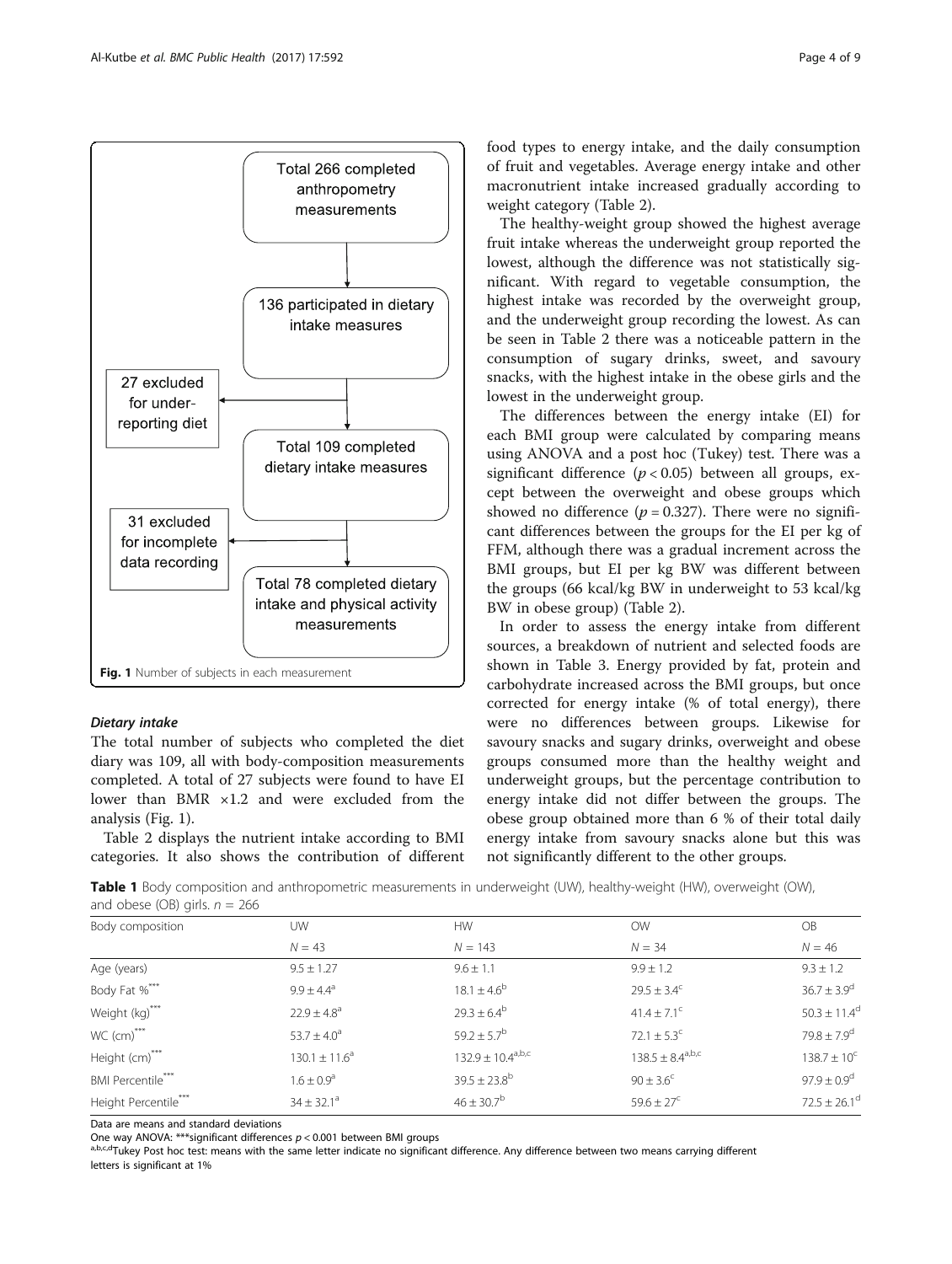<span id="page-4-0"></span>Table 2 Nutrient intake, and selected food consumption in underweight (UW), healthy-weight (HW), overweight (OW), and obese (OB) participants.  $n = 109$ 

| Average for 4 Days                      | <b>UW</b>                                 | <b>HW</b>                                  | <b>OW</b>                                | <b>OB</b>                                 |
|-----------------------------------------|-------------------------------------------|--------------------------------------------|------------------------------------------|-------------------------------------------|
|                                         | $N = 11$                                  | $N = 50$                                   | $N = 16$                                 | $N = 32$                                  |
| Age (years)                             | $9.5 \pm 1.27$                            | $9.6 \pm 1.1$                              | $9.9 \pm 1.2$                            | $9.3 \pm 1.2$                             |
| Energy (kcal)***                        | $1412 \pm 291$ <sup>a</sup> (1133-1909)   | $1806 \pm 403$ <sup>a</sup> (1207-2697)    | $2489 \pm 887^{\rm b}$ (1438-5168)       | $2677 \pm 804^b$ (1595-5168)              |
| El (Kcal/kg Body wt)*                   | $66 \pm 20.32$ (47.1 -117.16)             | $62 \pm 16.8$ (37.17 - 98)                 | $64 \pm 26.6$ (37.58 -127.62)            | $53 \pm 14$ (27.7 - 89.88)                |
| El Kcal/kg FFM)                         | $68 \pm 10.2$ (53.2-82.1)                 | $75 \pm 19.3$ (45.1-123.6)                 | $80 \pm 25.6$ (54.4-112.12)              | $86 \pm 20.5$ (53.5-143.9)                |
| Protein (g/d)***                        | $52.9 \pm 19^a$ (36.2-86.8)               | $66.3 \pm 24$ <sup>a</sup> (25.4-118.2)    | 79.1 ± 39 <sup>a,b</sup> (39.2-213.3)    | $87.8 \pm 35^{b}$ (37.7-213.3)            |
| Fat $(g/d)$ ***                         | $50.5 \pm 11^{\circ}$ (35.8-68.7)         | $68.8 \pm 24.3^{\circ}$ (5.3-117.8)        | $104.5 \pm 39^{b}$ (52-209.2)            | $108.2 \pm 44^b$ (50.0-211.2)             |
| $CHO (g/d)^{***}$                       | $199.2 \pm 42.4$ <sup>a</sup> (161.4-276) | $236.5 \pm 62.3$ <sup>a</sup> (53.6-435.5) | $347.4 \pm 109.9^b$ (191.8 -642.2)       | $362 \pm 93^{\rm b}$ (233.7-642.2)        |
| Fruits (g/d)                            | $28.9 \pm 39.5$ (0.0-105)                 | $35.2 \pm 43.5 (0.0 - 200.5)$              | $29.5 \pm 54.8$ (0.0-200)                | $32.9 \pm 72.7$ (0.0-393.7)               |
| Vegetables (g/d)**                      | $18.3 \pm 22^a$ (.00-61.2)                | $52.3 \pm 44.4^a$ (.00-220)                | $105 \pm 114.7^b$ (.00-400)              | $84.3 \pm 73.8$ <sup>a,b</sup> (.0-348.7) |
| Sweets $\left(\frac{q}{d}\right)^{***}$ | $59.2 \pm 37.5^a$ (.0-145)                | $98.5 \pm 53.4^a$ (.00-237.5)              | $129.9 \pm 67.4$ <sup>a,b</sup> (12-253) | $147.7 \pm 97.7^b$ (.0-361.7)             |
| Sugary drink (ml/d)***                  | $64.4 \pm 40.6^a$ (.0-125)                | $84.6 \pm 51^{\circ}$ (.0-212)             | $104.4 \pm 70.4$ <sup>a,b</sup> (.0-250) | $124.2 \pm 52.2^b$ (42-283)               |
| Savoury Snack (g/d)*                    | $1.5 \pm 3.5^{\circ}$ (0.0-8.7)           | $20 \pm 24.5^{a, b}$ (0.0-120)             | $22.7 \pm 3.6^{a, b}$ (0.0-125)          | $37 \pm 44^b$ (0.0-187)                   |

\*\*\* Significant differences  $p < 0.001$ ; \*significant differences  $p < 0.05$  for the effect of the BMI groups<br>abert later post hoc test: means with the same letter indicate no significant difference. Any difference between

letters is significant at 1%

"Sweets" include: chocolate, sweets, biscuits, cakes, desserts and ice cream

"Sugary drinks" include: carbonated drinks, fruit squash, and juice with added sugar

"Savoury snacks" include: crisps and popcorn

### Number of steps and total energy expenditure (TEE)

As expected, there was a highly statistically significant increase in TEE as BMI increased, but there was no significant difference in minutes spent in moderate to vigorous intensity of physical activity between the BMI groups. The underweight group recorded the highest average minutes per day in vigorous activity (4 mins/d), whereas the overweight spent less time (1.5 mins/d). The highest percentage of time in sedentary activity was spent by the obese group, but it was not significantly different to the other groups (Table [4\)](#page-5-0). There were no significant differences in the average number of steps per day between the BMI groups. The mean value for the whole group was 6757 steps/day and only 9.1% of the girls took 10,000 steps or more per day.

Table [5](#page-5-0) shows a highly statistically significant difference in energy balance between the groups with the underweight group showing negative energy balance, a

Table 3 The contribution of macronutrients and selected foods to energy intake in underweight (UW), healthy-weight (HW), overweight (OW), and obese (OB) participants.  $n = 109$ 

| Average for 4 Days                             | UW                                      | <b>HW</b>                               | <b>OW</b>                              | <b>OB</b>                       |
|------------------------------------------------|-----------------------------------------|-----------------------------------------|----------------------------------------|---------------------------------|
|                                                | $N = 11$                                | $N = 50$                                | $N = 16$                               | $N = 32$                        |
| Energy (kcal)***                               | $1412 \pm 291$ <sup>a</sup> (1133-1909) | $1806 \pm 403$ <sup>a</sup> (1207-2697) | $2489 \pm 887^b$ (1438-5168)           | $2677 \pm 804^b$ (1595-5168)    |
| Energy from protein (kcal) <sup>***</sup>      | $211 \pm 76^a$ (132-347)                | $264 \pm 100^{\circ}$ (102-473)         | $312 \pm 159^{a,b}$ (157-853)          | $359 \pm 137^{\rm b}$ (202-853) |
| % energy from protein                          | 14.2% ±3.2 (10.6-20.8)                  | 14.5% ±3.9 (5.4-25.8)                   | 12.2% ±1.9 (9-16.5)                    | 13.5% ±2.9 (7.9-17.9)           |
| Energy from Fat (kcal)***                      | $454 \pm 99$ <sup>a</sup> (618-322)     | $624 \pm 211^a$ (200-1061)              | $940 \pm 351^{\mathrm{b}}$ (468-1883)  | $974 \pm 396^b$ (450-1901)      |
| % energy from fat                              | 32.2% ±4 (28.1-41.7)                    | 34% ±6 (12.5-42.9)                      | 38.2% ±9.1 (27.5-67.9)                 | 35.6% ±5.8 (27.4-47.4)          |
| Energy from CHO (kcal)***                      | $796 \pm 169$ <sup>a</sup> (646-1104)   | $946 \pm 249$ <sup>a</sup> (214-1742)   | $1389 \pm 439^{\rm b}$ (767-2569)      | $1442 \pm 370^b$ (935-2563)     |
| % energy from CHO                              | 56.4% ±3.5 (49.5-63)                    | 52.6% ±9.2 (13.26-67.8)                 | 57% ±12.5 (39.4-98.6)                  | 54.7% ±6.1 (39.6-67.9)          |
| Energy from Savoury Snacks (kcal)**            | $8 \pm 17.7$ <sup>a</sup> (.00-44)      | $100 \pm 123^{a,b}$ (.00-600)           | $117 \pm 167$ <sup>a,b</sup> (.00-625) | $186 \pm 220^{\rm b}$ (.00-937) |
| % energy from Savoury Snacks                   | $0.6\% \pm 1.4$ (.00-3.60)              | 5.6% ±6.8 (.00-28.8)                    | $4.8\% \pm 7.1$ (.00-27)               | $6.2\% \pm 6$ (.00-23)          |
| Energy from sugary drinks (kcal) <sup>**</sup> | $72 \pm 44^a$ (21-121)                  | $120 \pm 94^{\circ}$ (26-326)           | $158 \pm 112^{a, b}$ (42-292)          | $144 \pm 49^b$ (68-221)         |
| % energy from sugary drinks                    | 4.5% $\pm$ 3 (.00-11)                   | 4.6% $\pm 2.9$ (.00-13.1)               | $4.2\% \pm 3.1$ (.00-11.3)             | $4.7\% \pm 2(2-10.60)$          |

\*\*\*Significant differences  $p < 0.001$ ; \*\*significant differences  $p < 0.01$  for the effect of the BMI groups<br>abset low Post hoc test: means with the same letter indicate no significant difference. Any difference between tw letters is significant at 1%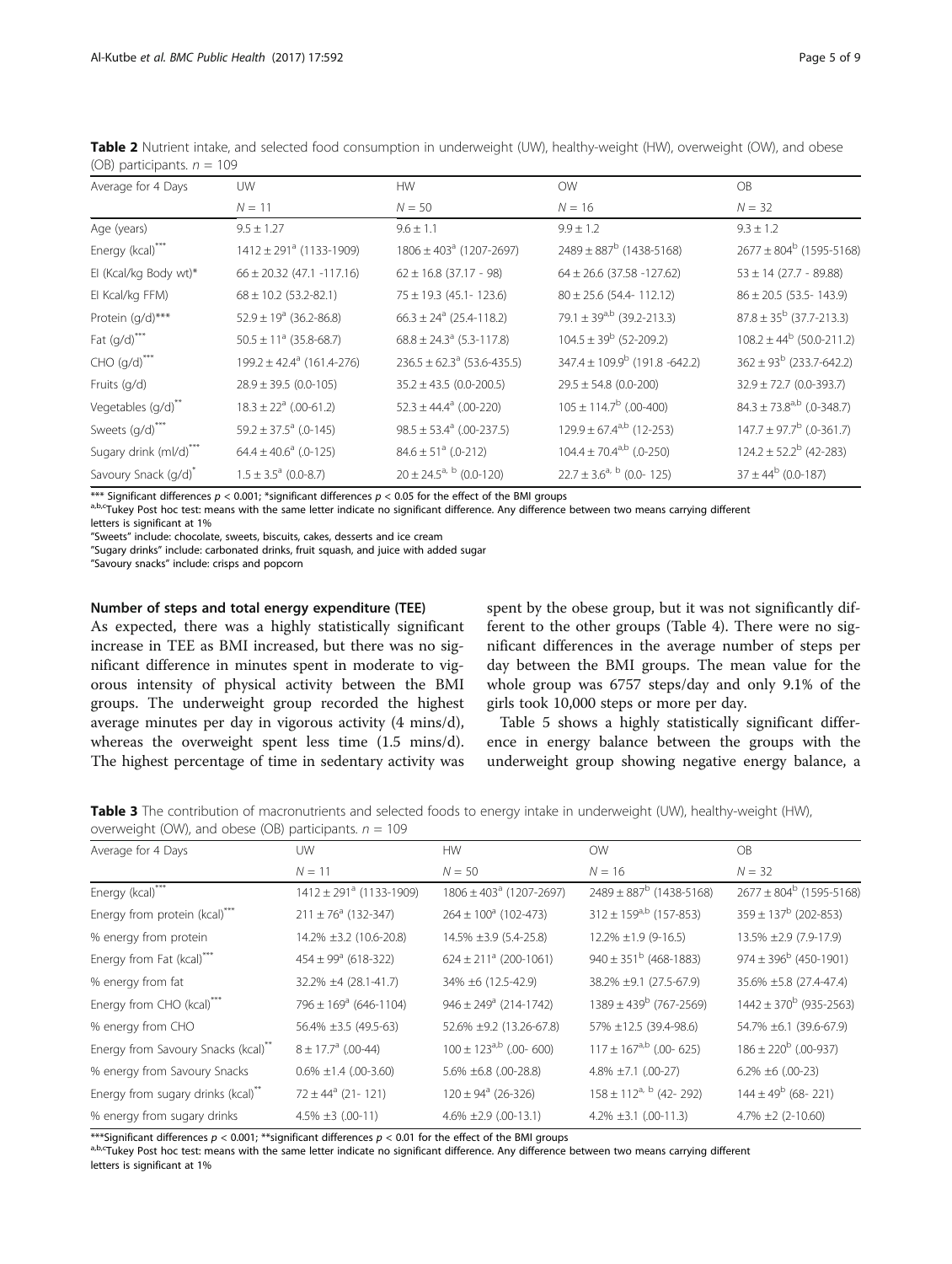|                                                 | <b>UW</b>                               | <b>HW</b>                                     | <b>OW</b>                               | OB.                                     |
|-------------------------------------------------|-----------------------------------------|-----------------------------------------------|-----------------------------------------|-----------------------------------------|
|                                                 | $n = 7$                                 | $n = 42$                                      | $n = 10$                                | $n = 19$                                |
| Total energy expenditure<br>$(kcal / day)$ ***  | $1501.8^a \pm 130.7$<br>$(1390 - 1768)$ | $1602.9^{\circ} \pm 220.6$<br>$(1315 - 2421)$ | $17254^{a,b} + 2189$<br>$(1448 - 2157)$ | $1908.7^{b} + 323.6$<br>$(1378 - 2779)$ |
| TEE/ body weight/d (kcal/kg/d)***               | $70.9^a + 8.3$                          | $56.4^b + 11.2$                               | $43.8^{\circ} + 7.27$                   | $37.8^{\circ} \pm 6.7$                  |
| Minutes in sedentary PA >100 CPM                | $426.07 \pm 138.99$                     | $442.33 \pm 173.15$                           | $513.55 \pm 186.37$                     | $466.44 \pm 156.90$                     |
| Minutes in light PA 101 - 2295 CPM*             | $335.64^{\circ} \pm 95.15$              | $366.87^b + 98.36$                            | $392.57^{\mathrm{b}} + 115.91$          | $302.18^a \pm 98.74$                    |
| Minutes in moderate PA 2296 - 4011 CPM          | $18.10 + 11.21$                         | $17.26 + 8.83$                                | $14.90 + 7.91$                          | $16.22 + 6.89$                          |
| Minutes in vigorous PA 4012 - $\infty$ CPM      | $4.42 \pm 6.31$                         | $3.65 \pm 2.97$                               | $1.5 \pm 1.2$                           | $2.26 + 1.5$                            |
| Minutes in moderate to vigorous<br>PA <2296 CPM | $22.53 \pm 16.5$<br>$(4.5 - 53.5)$      | $20.91 \pm 11.2$<br>$(5-51.25)$               | $18.6 \pm 7.5$<br>$(6 - 28.50)$         | $18.4 + 7.7$<br>$(4.50 - 33.75)$        |
| Steps / day                                     | $6406 \pm 2805.7$<br>$(3087 - 11,479)$  | $6773 \pm 1788$<br>$(3250 - 12,480)$          | $6097 + 2324.5$<br>$(2458 - 8726)$      | $5969 + 1786.6$<br>$(2322 - 8512)$      |

<span id="page-5-0"></span>**Table 4** Physical activity in underweight (UW), healthy-weight (HW), overweight (OW), and obese (OB) girls  $n = 78$ 

\*\*\*Significant difference (p < 0.001); \*significant difference (p < 0.05)<br><sup>a,b,c</sup>Tukey Post hoc test: means with the same letter indicate no significant difference. Any difference between two means carrying different letters is significant at 5%

For light activity, there was a significant difference; the results of the post-hoc test showed the differences were between the obese group and healthy and underweight groups

small positive energy balance in the healthy weight group, but increasingly large positive energy balance in the overweight and obese groups.

Preliminary analyses were conducted to ensure no violation of the assumptions of normality, multicollinearity and the outliers. A multiple linear regression was calculated to predict body weight in the girls based on daily energy intake, number of steps/d, daily TEE per kg body weight, age and family income. It was found that these variables explain a significant amount of the variance in the weight (F  $(4, 73) = 48.07$ ,  $p < 0.001$ , R2 = 0.770). The analysis showed that daily number of steps and age did not significantly predict weight (Beta =  $0.034$ ,  $0.058$ ),  $p = 0.575$ ,  $0.368$ respectively). However, EI positively predicted body weight (Beta = 0.279,  $p = 0.001$ ), whereas, TEE/BW (kg) and income had a significant negative influence on body weight (Beta =  $-0.661$ ,  $-0.131$ ,  $p < 0.001$ ,  $p = 0.028$  respectively).

### **Discussion**

To the best of the authors' knowledge this is the first study measuring physical activity in girls objectively using accelerometers and recording diet prospectively in Saudi Arabia. An important finding of this study is the very low levels of total and moderate to vigorous intensity physical activity in girls aged 8-11 years in all of the BMI groups. None of the girls reached the recommendation of 60 min of moderate to vigorous activity per day and there were no differences between the groups in amount of moderate to vigorous activity. The number of steps per day was not a significant predictor of weight, but importantly less than 10% of all girls met the recommended daily number of steps (10000-12,000 steps/day). A study of Saudi boys aged 8-12 years reported that the mean number of daily steps per day for obese boys was 12,682 [[20\]](#page-8-0); double the number of steps found in the obese girls in our study. Research in western countries [[21](#page-8-0)] report that the average number of daily steps of girls aged 6-12 years was 12,000/d – again almost double that recorded here.

There are several possible explanations for this. One is that boys are more likely to play vigorous sports and games during their free time at school or at home [\[22](#page-8-0)]. Also, girls in Saudi Arabia are not able to play publically and are more confined at home and school. Public schools in Saudi do not have physical education programs and there are no public or private activity centres where young children can exercise. Any facilities would need to be separate for males and females.

**Table 5** Estimated energy balance in underweight (UW), healthy-weight (HW), overweight (OW), and obese (OB) girls  $n = 78$ 

|                                   | UW                                    | <b>HW</b>                               | ОW                                    | OB                                |
|-----------------------------------|---------------------------------------|-----------------------------------------|---------------------------------------|-----------------------------------|
|                                   | $n=7$                                 | $n = 42$                                | $n = 10$                              | $n = 19$                          |
| Energy intake (kcal/d)***         | $1299.14 + 204.65$                    | $1724.61 + 387.62$                      | $2239.30 + 608.51$                    | $2741.84 \pm 845.51$              |
| Energy expenditure<br>(kcal/d)*** | $1501.8 \pm 130.7$<br>(1390.9-1768.1) | $1602.9 + 220.6$<br>$(1315.1 - 2421.6)$ | $1725.4 + 218.9$<br>$(1448.6 - 2157)$ | $1908.7 + 323.6$<br>(1378-2779.5) |
| Energy storage (kcal/d)***        | $-202.73 \pm 248.15$                  | $121.70 \pm 445.73$                     | $513.84 + 749.53$                     | $833.13 \pm 860.52$               |
| $\frac{1}{2}$                     |                                       |                                         |                                       |                                   |

\*\*\*significantly different ( $p < 0.001$ )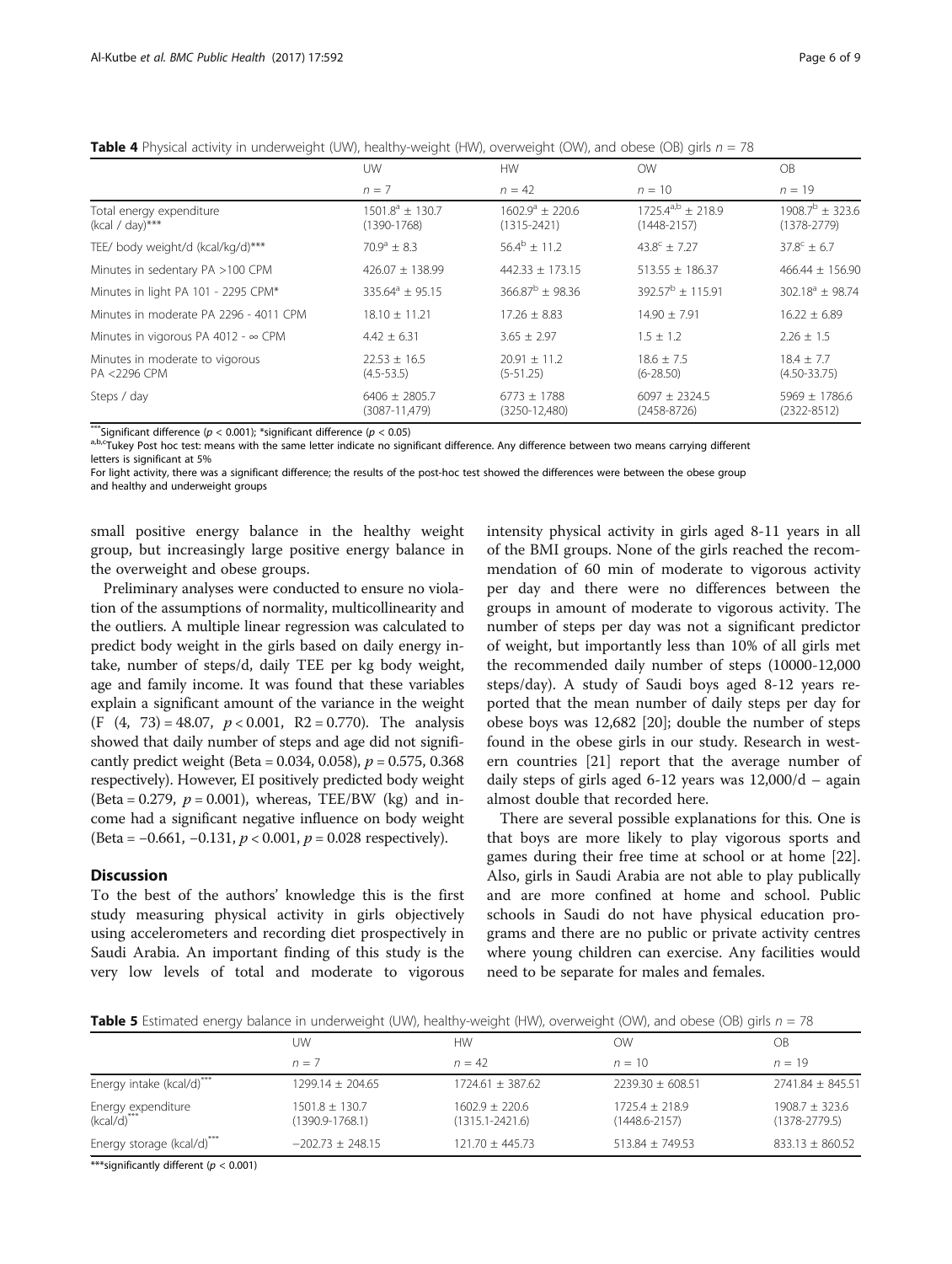Another consideration is that Makkah is regarded as a holy city, a place where citizens (including children) are expected to behave with decorum which negatively affects physical activity level. The climate is another consideration as it is too hot for long walks or more vigorous outdoor activity.

The implications of this study are that the inability of girls to exercise lead to increased risk of obesity and to the many forms of adult ill-health and morbidity that can follow. Several studies have observed a positive relationship between physical activity, physical fitness, and academic performance [\[23](#page-8-0)].

Another important finding from this study was the clear differences in dietary intake between the BMI groups, with obese girls consuming more total energy, sweet snacks and sugary drinks than healthy weight girls. It was estimated that overweight and obese girls were in positive energy balance by over 500 and 800 kcal/d respectively. The average energy intake recorded by obese and overweight girls was 25% higher than the UK energy recommendations for this age group [\[24\]](#page-8-0).

Total intakes of fat, protein and carbohydrate increased significantly over the BMI groups but the percentage contribution to energy remained the same. The percentage contributions of macronutrients to energy are broadly in line with recommendations (> 50% of energy from carbohydrate; 35% energy from fat (UK, DRVs [[24\]](#page-8-0)). However, the UK Department of Health [[24](#page-8-0)] and WHO recommended that energy intake from free sugars should not exceed 5 % of the total daily energy, but in this study the average energy intake from sugary drinks alone was 4-5% in all groups.

High consumption of sugary drinks has been observed in studies of older girls in Saudi Arabia and this has been correlated to increases in waist circumference [\[25](#page-8-0)]. Al-Hazzaa et al. (2011) [[10\]](#page-7-0) found one third of girls aged between 14 and 19 years consumed sugary drinks daily and 60% consumed them 3 to 6 times per week. Similar findings were reported by Shaath et al. [\[26](#page-8-0)] who found that 74.5% of girls aged 12–18 years drank sweetened carbonated beverages daily. Our research shows that sugar sweetened beverage consumption is too high in younger girls as well and contributes substantially to energy intakes. Strategies need to be put in place to reduce consumption at school, to work with parents on restricting the consumption at home and to more widely promote healthier choices.

The Ministry of Health in Saudi Arabia recommend 6 servings of fruit and vegetables per day for this age group, however the weight of a recommended portion is not specified [\[27](#page-8-0)]. For most girls the daily consumption of fruit and vegetables was markedly less than the daily portions recommended for UK children in the UK i.e. between 200 and 400 g/d [[24\]](#page-8-0). Teenage girls in Saudi are also known to have low intakes [\[10](#page-7-0)] with 15% not eating any on a daily basis [\[28\]](#page-8-0).

The finding that income was negatively associated with weight in the regression analysis was not in agreement with other studies conducted in Saudi Arabia. Other studies have all found that high SES correlated positively with obesity levels [[29](#page-8-0)–[31](#page-8-0)]. However this is similar to what have been found in the UK and USA [[32](#page-8-0)]. There are different measures of socio-economic status and these require further investigation if comprehensive interventions are to be developed and targeted at those most in need.

The prevalence of overweight and obesity found in this study (30%) is in agreement with the findings of a study conducted in Riyadh city in Saudi Arabia in 2015 where 31.7% of girls aged 8-15 years old were overweight and obese (16.8%, 14.9% respectively) [[33\]](#page-8-0). Also the average waist circumferences for overweight (72 cm) and obese girls (79 cm) are very similar to a study conducted Riyadh where overweight and obese girls (10-11 years) had an average waist measurement of 70 cm, and 78 cm respectively [[25\]](#page-8-0). Therefore, although our sample was relatively small and from one city, it can be considered representative of the expected range of body compositions of girls of this age in Saudi Arabia.

### Limitations to this research

A disadvantage of the dietary-analysis programme used in this study was that it has no capability to distinguish between starch and sugars, or between non-milk extrinsic sugars (NMES) and intrinsic sugars, and so an overall estimation of NMES could not be made. However, it included many of the Arabic foods required for this research.

Many children who were invited to take part declined or did not record their diet and activity which reduced the sample size and representation of the population. Those girls who only took part in the anthropometric measures were significantly heavier and had a larger mean waist circumference than those who also agreed to record their diet. Therefore some selection bias was introduced, which is difficult to overcome. There was some under-reporting of dietary intake but obese and overweight children did not under-report their diet any more than healthy weight girls. The wear time of the accelerometers might also have been insufficient for some individuals and therefore under-estimated some of the physical activity, although those obviously under-reporting were removed from the analysis. Also, as this was a cross sectional analysis, inference about causation of obesity should be made with caution.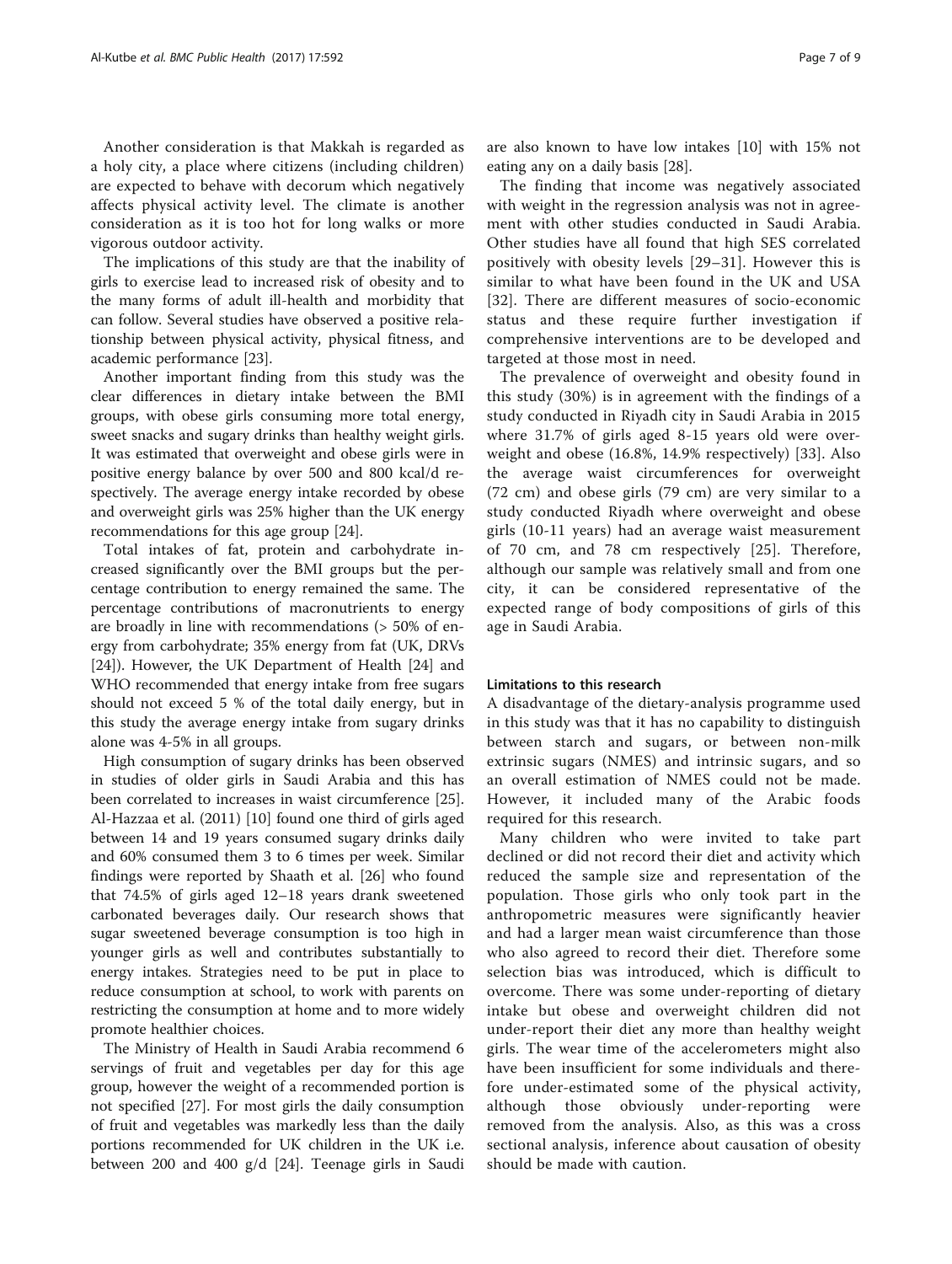# <span id="page-7-0"></span>Conclusion

The findings of this study have a number of important implications for prevention of childhood obesity in Saudi Arabia. Findings suggest that obesity in girls of this age is linked to excessive energy intake from all macronutrients. Sugary drinks and snack foods were consumed in high quantities and contribute to positive energy balance. Although there was no relationship found between weight and the number of steps or the time spent in moderate to vigorous activity, physical activity was exceptionally low in all weight categories.

This work highlights the need for government policy to address the issues of inadequate activity and poor diet in girls of this age. Priority needs to be given to the provision of facilities and sports teachers to enable young girls to participate in games and sports. Attention needs to be given to providing healthy school meals and promotion of a healthier diet to parents and children. Further investigations are required to formulate and evaluate interventions targeted to address excess energy intake, low fruit and vegetable consumption and the low physical activity in girls in Saudi Arabia.

#### Abbreviations

BMI: Body Mass Index; BMR: Basal Metabolic Rate; CDC: Centres for Disease Control; DH: Department of Health (UK); DRV: Dietary References Values; EI: Energy Intake; NMES: Non-Milk Extrinsic Sugars; TEE: Total Energy Expenditure; WHO: World Health Organisation.

#### Acknowledgements

The authors would like to thank the schools, parents and children for their participation and for making this study possible.

#### Funding

RA was supported by the Government of the Kingdom of Saudi Arabia. The funder did not play a role in the design of the study, the writing of the manuscript or the decision to submit it for publication.

### Availability of data and materials

The datasets generated and analysed during the current study are not publicly available due the impending examination of RA for a postgraduate degree but are available from the corresponding author on reasonable request.

#### Authors' contributions

RA carried out the initial piloting work and performed all the measurements, analysed data and wrote the paper. GR contributed to the study design, analysis and co-wrote the paper. AdL contributed to the study design and analysis of the results. AP contributed to the data analysis and preparation of the paper. All authors contributed to the paper and agreed the final version.

### Authors' information

Not applicable.

### Competing interests

The authors declare that they have no competing interests.

#### Consent for publication

Not applicable.

#### Ethics approval and consent to participate

Ethical approval was granted by the Faculty of Science and Technology Human Ethics Committee, University of Plymouth. The School Health Affairs Committee in Saudi Arabia (which has authority over projects conducted in schools) also assessed the risks and procedures involved in the study and

approved the project. Following this, the Projects Management Committee in the General Directorate of School Education in Makkah granted permission for the involvement of the schools. Parents and children were fully informed about the study aims, requirements and use of their data, and both parent and child gave written informed consent.

### Publisher's Note

Springer Nature remains neutral with regard to jurisdictional claims in published maps and institutional affiliations.

#### Author details

<sup>1</sup>School of Biomedical and Healthcare Sciences, Plymouth University, Drake Circus, Plymouth, Devon PL4 8AA, UK. <sup>2</sup>School of Health Professions Plymouth University, Plymouth, UK.

### Received: 28 February 2017 Accepted: 14 June 2017 Published online: 21 June 2017

#### References

- 1. World Health Organization, Global strategy on diet, physical activity and health: a framework to monitor and evaluate implementation. 2006.
- 2. Alshaikh MK, et al. The ticking time bomb in lifestyle-related diseases among women in the Gulf Cooperation Council countries; review of systematic reviews. BMC Public Health. 2017;17:536.
- 3. Al-Hazzaa HM, et al. Lifestyle factors associated with overweight and obesity among Saudi adolescents. BMC Public Health. 2012;12(1):1.
- 4. El-Hazmi MA, Warsy AS. A comparative study of prevalence of overweight and obesity in children in different provinces of Saudi Arabia. J Trop Pediatr. 2002;48(3):172–7.
- 5. El Mouzan M, et al. Prevalence of overweight and obesity in Saudi children and adolescents. Annals Saudi Med. 2010;30(3):203.
- 6. Todd AS, et al. Overweight and obese adolescent girls: the importance of promoting sensible eating and activity behaviors from the start of the adolescent period. Int J Environ Res Public Health. 2015;12(2):2306–29.
- 7. Pinkney J, et al. Adiposity, chronic inflammation, and the prepubertal decline of sex hormone binding globulin in children: evidence for associations with the timing of puberty (Earlybird 58). J Clin Endocrinol Metab. 2014;99(9):3224–32.
- 8. Khalid ME-H. Is high-altitude environment a risk factor for childhood overweight and obesity in Saudi Arabia? Wilderness Environ Med. 2008; 19(3):157–63.
- 9. Al-Hazzaa HM. Physical activity, fitness and fatness among Saudi children and adolescents: implications for cardiovascular health. Saudi Med J. 2002; 23(2):144–50.
- 10. Al-Hazzaa HM, et al. Physical activity, sedentary behaviors and dietary habits among Saudi adolescents relative to age, gender and region. Int J Behav Nutr Phys Act. 2011;8(1):140.
- 11. Catalano PM, Shankar K. Obesity and pregnancy: mechanisms of short term and long term adverse consequences for mother and child. BMJ. 2017;356:j1.
- 12. Al Herbish AS, et al. Body mass index in Saudi Arabian children and adolescents: a national reference and comparison with international standards. Ann Saudi Med. 2009;29(5):342.
- 13. WAKEUP. Ways to address knowledge, education and understanding in Prediabetes, WAKEUP study group, peninsula medical school (primary care). 2005 [cited 2016 31-12-2016]; Available from: [http://www.pcmd.ac.uk/](http://www.pcmd.ac.uk/research/downloads/wakeup/print/FoodDiarybooklet_print.pdf) [research/downloads/wakeup/print/FoodDiarybooklet\\_print.pdf.](http://www.pcmd.ac.uk/research/downloads/wakeup/print/FoodDiarybooklet_print.pdf)
- 14. Riddoch CJ, et al. Physical activity levels and patterns of 9-and 15-yr-old European children. Med Sci Sports Exerc. 2004;36(1):86–92.
- 15. Evenson KR, et al. Calibration of two objective measures of physical activity for children. J Sports Sci. 2008;26(14):1557–65.
- 16. Janz KF, et al. Fatness, physical activity, and television viewing in children during the adiposity rebound period: the Iowa bone development study. Prev Med. 2002;35(6):563–71.
- 17. Freedson P, Pober D, Janz KF. Calibration of accelerometer output for children. Med Sci Sports Exerc. 2005;37(11):S523.
- 18. Schutz Y, Weinsier RL, Hunter GR. Assessment of free-living physical activity in humans: an overview of currently available and proposed new measures. Obes Res. 2001;9(6):368–79.
- 19. Henry C. Basal metabolic rate studies in humans: measurement and development of new equations. Public Health Nutr. 2005;8(7a):1133–52.